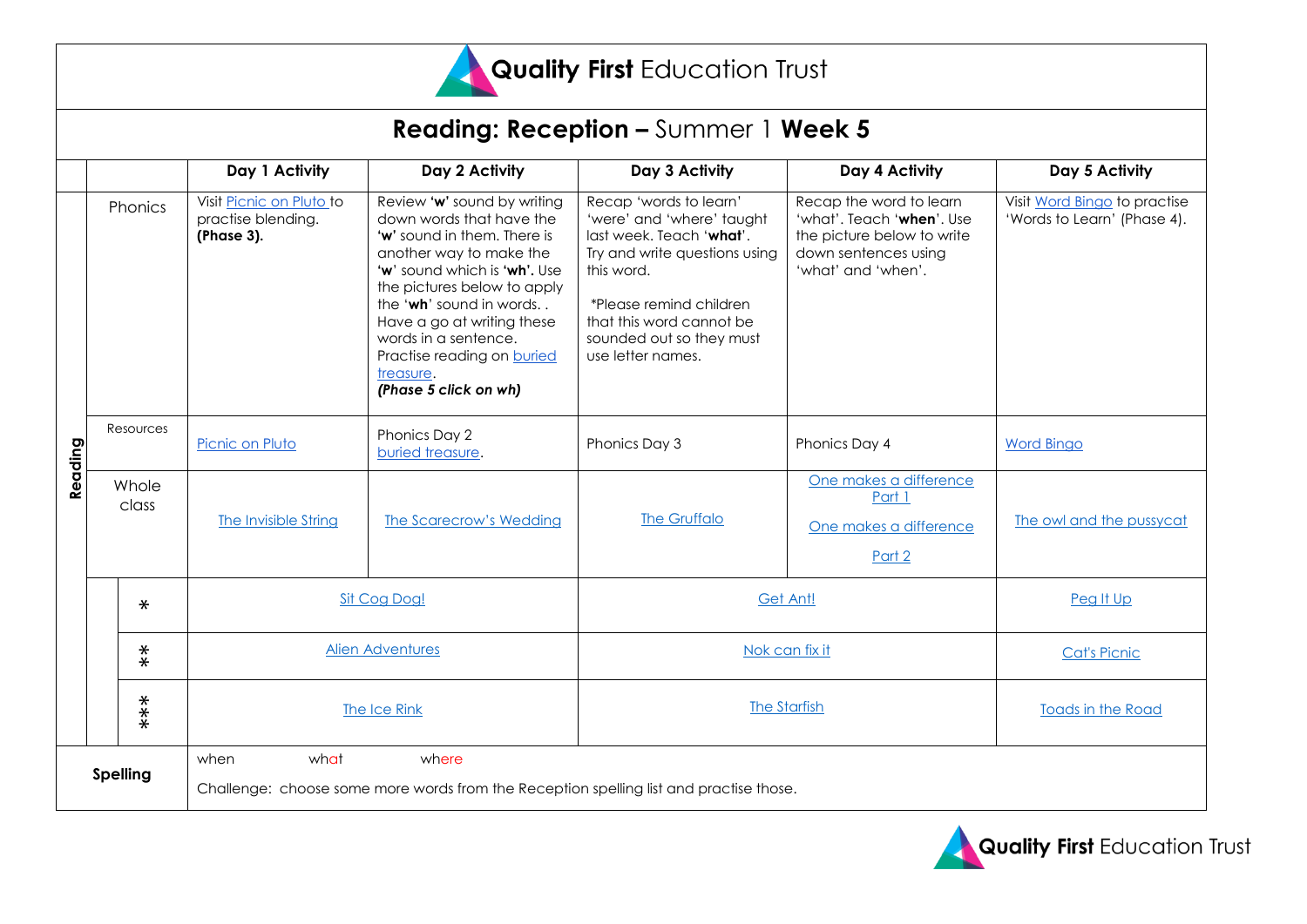## **Day 2**







**e.g.** The cat has long and thin whiskers.